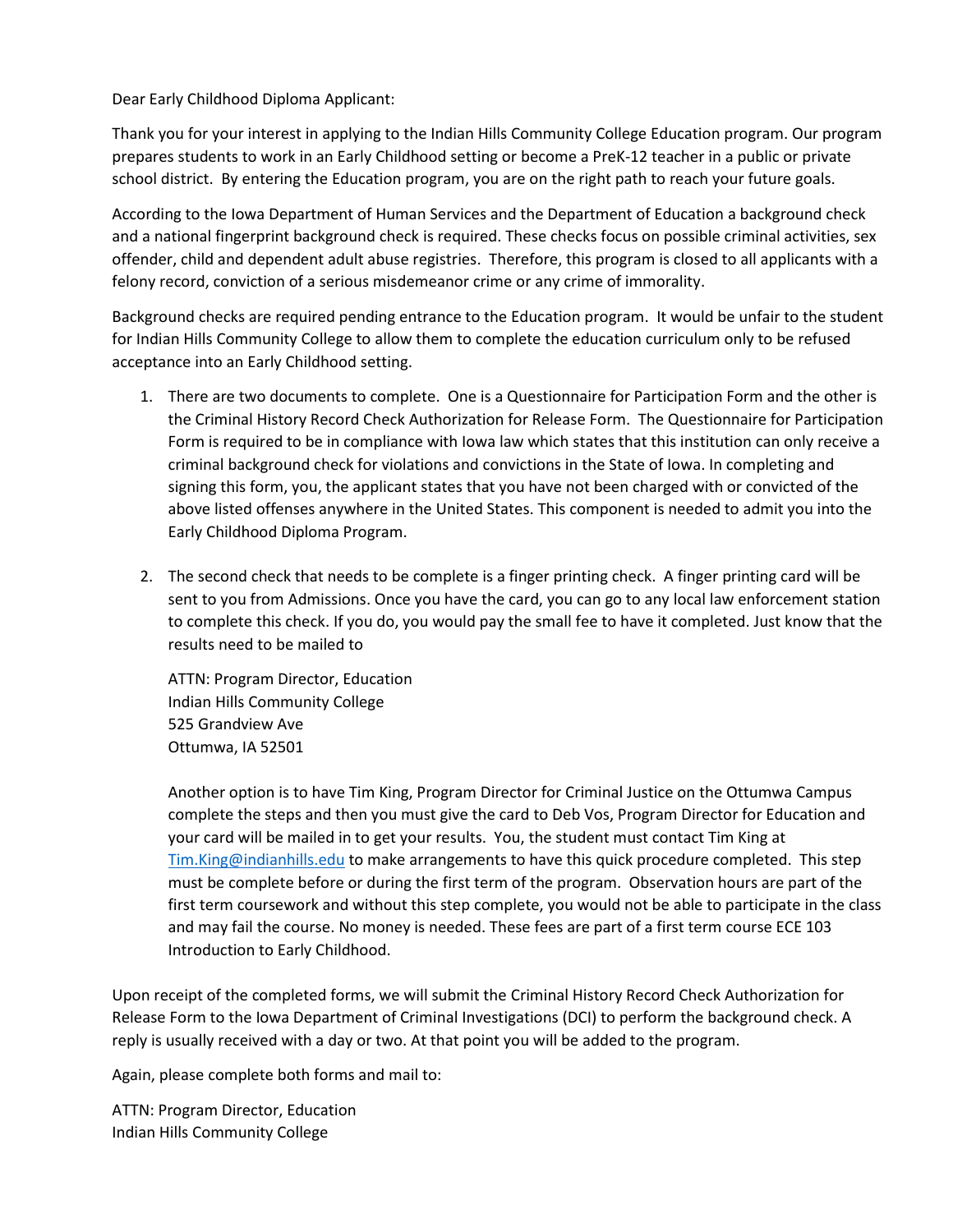525 Grandview Ave Ottumwa, IA 52501

We appreciate your interest in the Indian Hills Community College Education program and sincerely look forward to working with you. If you have any questions, feel free to contact me at (641) 683-5111, ext. 1835 or by email at [Debra.Vos@indianhills.edu](mailto:Debra.Vos@indianhills.edu)

Respectfully,

*Deb Vos* Deb Vos Ed. S Program Director, Education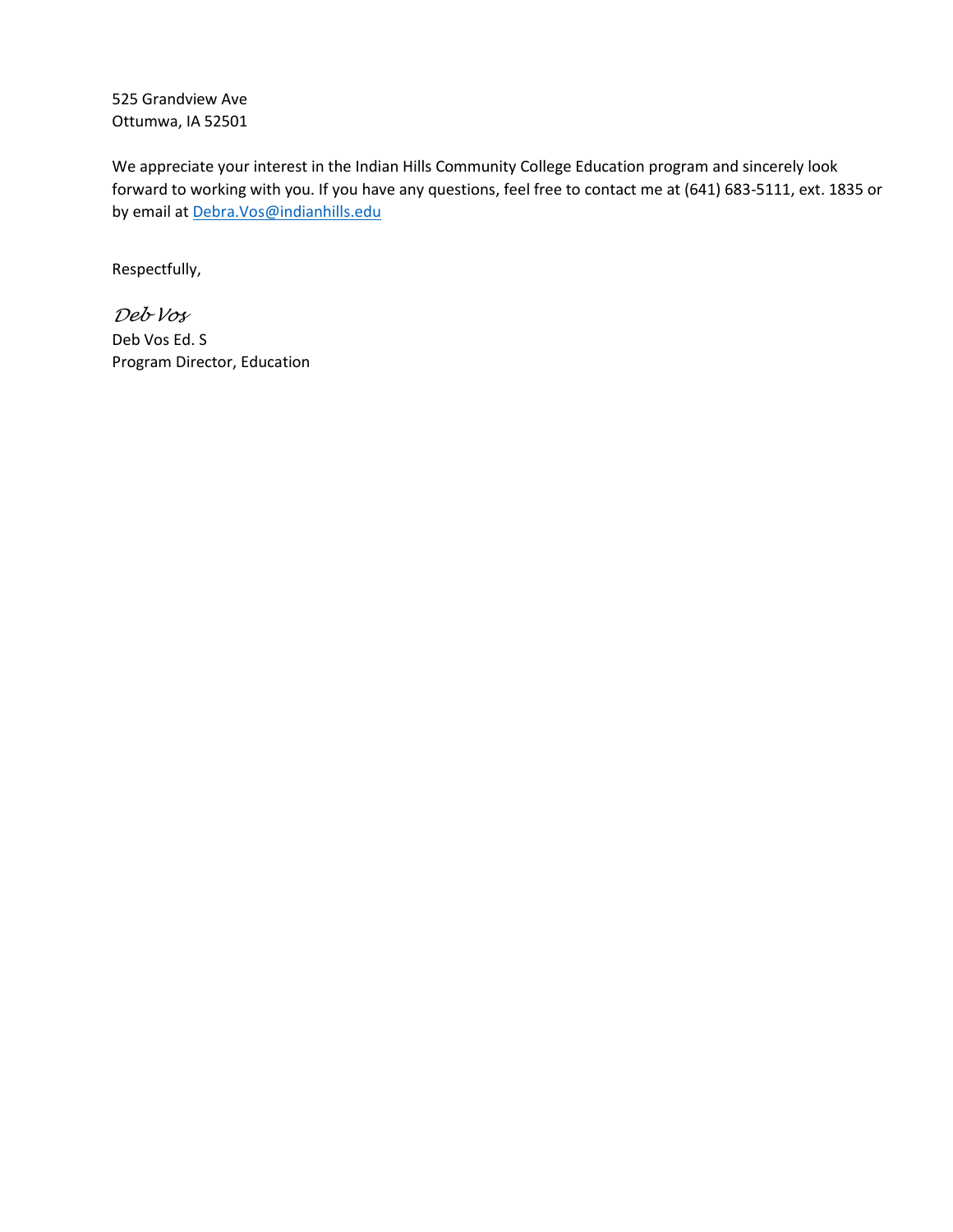## **QUESTIONNAIRE FOR PARTICIPATION IN THE INDIAN HILLS COMMUNITY COLLEGE EDUCATION PROGRAM**

## **YOUR POLICE RECORD**

For this item, report information regardless of whether the record in your case has been "sealed" or otherwise stricken from the court record. The single exception to this requirement is for certain convictions under the Federal Controlled Substances Act for which the court issued an expungement order under the authority of 21 U.S.C. 844 or 18 U.S.C. 3607.

|                                                                                                                                                                                                                                                | Yes<br>NO |
|------------------------------------------------------------------------------------------------------------------------------------------------------------------------------------------------------------------------------------------------|-----------|
| 1. Have you ever been charged or convicted of any felony offense<br>(Including those under the Uniform Code of Military Justice)                                                                                                               |           |
| 2. Have you ever been charged with or convicted of a firearms or<br>explosives offense?                                                                                                                                                        |           |
| 3. Have you ever been charged with, convicted of or is there currently<br>any charges pending against you for domestic abuse?                                                                                                                  |           |
| 4. Have you ever been charged with or convicted of any offense(s)<br>related to alcohol or drugs?                                                                                                                                              |           |
| In the last 5 years, have you been arrested for, charged with, or<br>5.<br>convicted of any offense(s) not listed to questions 1-4 above?<br>(leave out traffic fines of less than \$150 unless the violation was<br>alcohol or drug related.) |           |
| Print Your Full Name                                                                                                                                                                                                                           |           |
| Signature                                                                                                                                                                                                                                      | Date      |
| <b>Address</b><br>City                                                                                                                                                                                                                         | Phone     |

**Declaration – I declare that the information that I have given is correct, and I understand that any attempt to give false information could lead to removal from the class and the Education Program.**